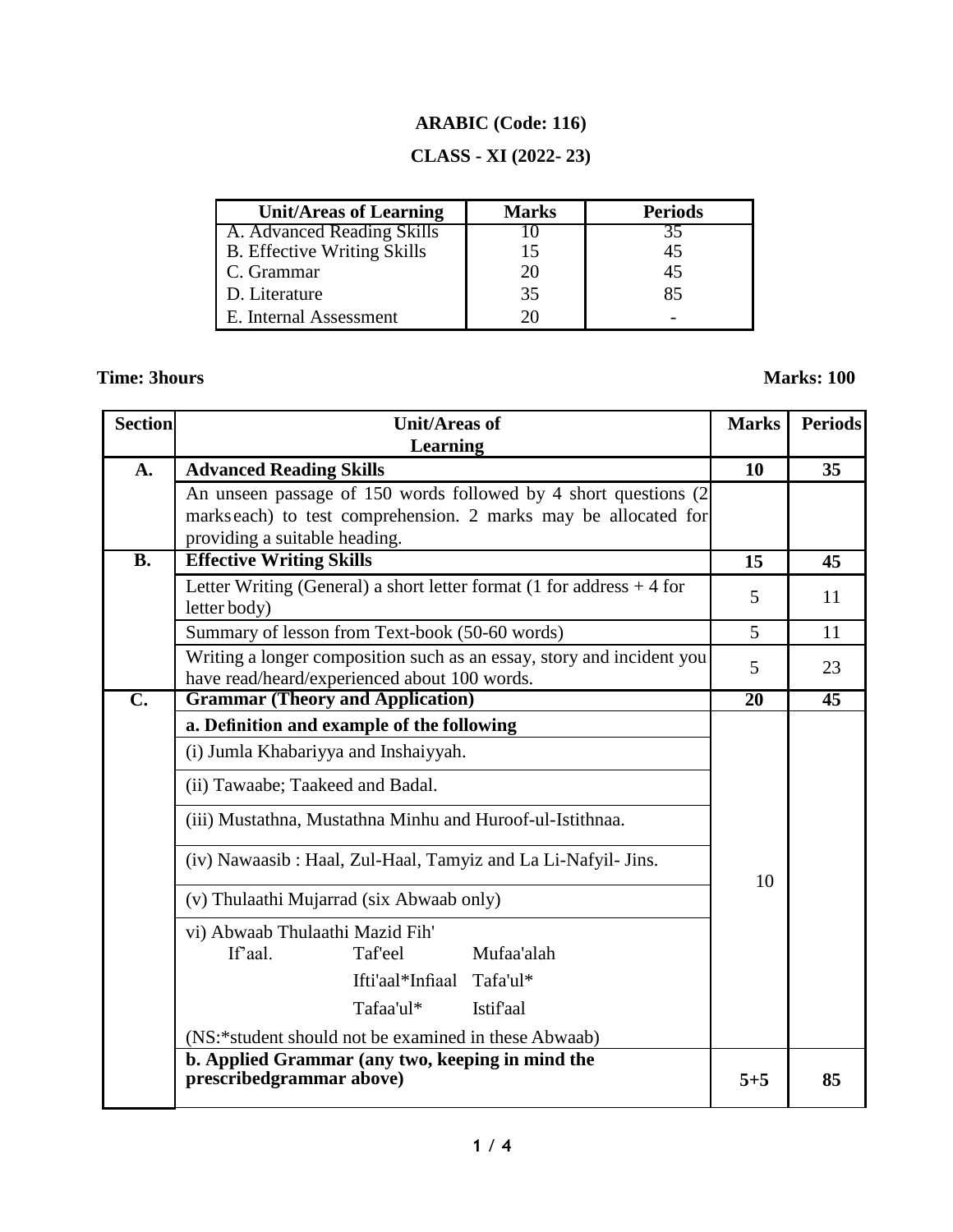| D. | <b>Literature</b>                                                                           | 35             |    |
|----|---------------------------------------------------------------------------------------------|----------------|----|
|    | <b>Prose:</b> Text (Translation of any 2 out of 3 given passages of about<br>75 words each) | 20             |    |
|    | Diacritical marking of any text passages                                                    | 5              |    |
|    | <b>Poetry:</b> (Explanation of any five of the given verses)                                | 10             | 85 |
| E. | <b>Internal Assessment</b>                                                                  | 20             |    |
|    | i) Hand-writing                                                                             | 4              |    |
|    | ii) Reading (One small passage without diacritical marks)                                   | 4              |    |
|    | iii) Arabic Speaking                                                                        | $\overline{4}$ |    |
|    | iv) Oral Applied Grammar                                                                    | $\overline{4}$ |    |
|    | v) Project Work                                                                             | $\overline{4}$ |    |

### **Prescribed Books: Minhaj al Ta'leem of Thanavi al' Ali Lil Lughat al Arabiyah, Class XI, CBSE, Delhi, 2011**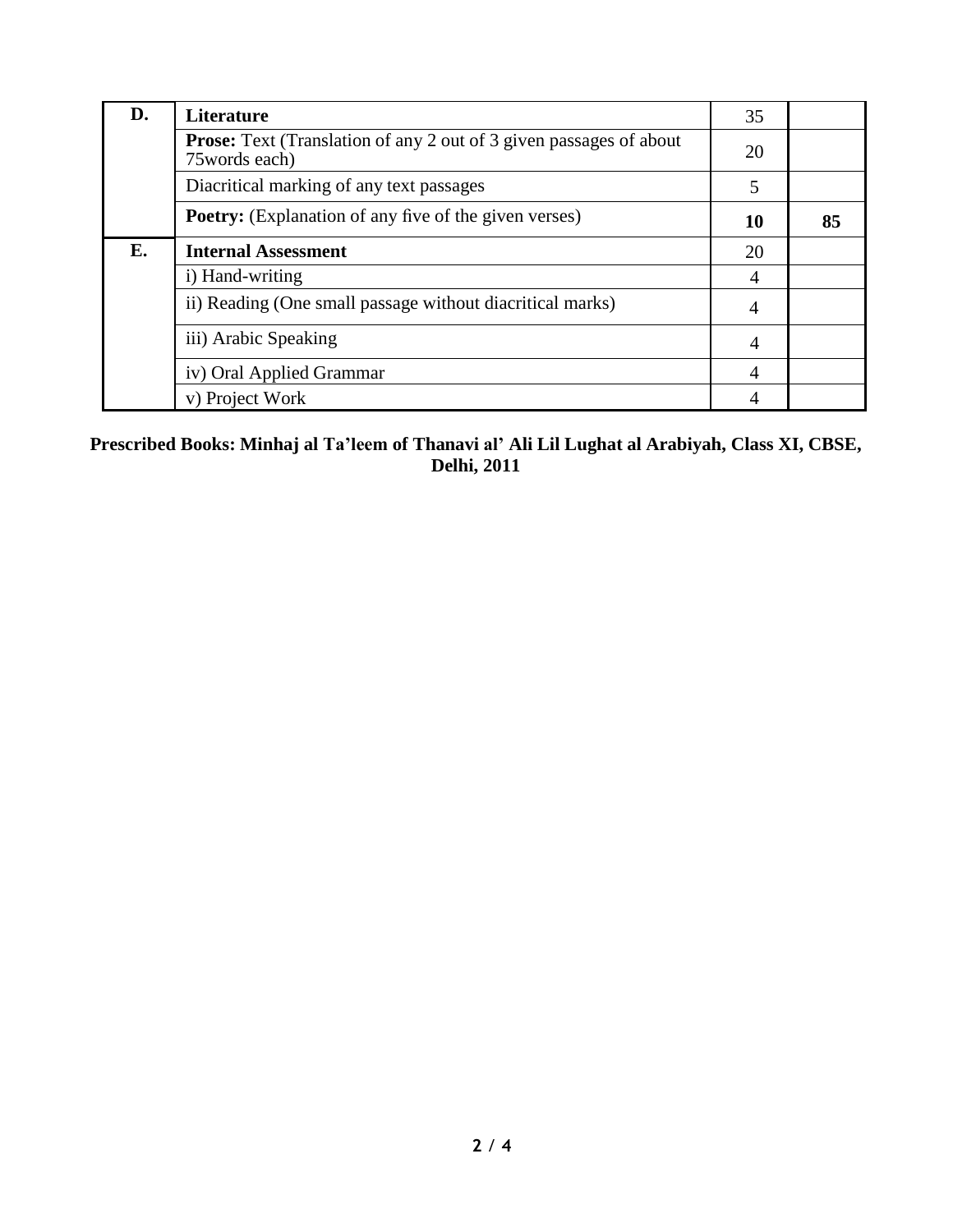### **CLASS - XII (2022-23)**

### **Time: 3hours Marks: 100**

| <b>Unit/Areas of Learning</b>      | <b>Marks</b> | <b>Perio</b> |
|------------------------------------|--------------|--------------|
|                                    |              | ds           |
| A. Advanced Reading Skills         |              | 35           |
| <b>B.</b> Effective Writing Skills |              | 45           |
| C. Grammar                         | 20           | 45           |
| D. Literature                      | 35           | 85           |
| E. Internal Assessment             |              |              |

|       | <b>Topics</b>                                                                                                                                                                                                                                                                                                                                                                                                                                                                                                                   | <b>Marks</b>   | <b>Suggested</b><br><b>Periods</b> |
|-------|---------------------------------------------------------------------------------------------------------------------------------------------------------------------------------------------------------------------------------------------------------------------------------------------------------------------------------------------------------------------------------------------------------------------------------------------------------------------------------------------------------------------------------|----------------|------------------------------------|
|       | <b>Section - A: Advanced Reading Skills</b>                                                                                                                                                                                                                                                                                                                                                                                                                                                                                     |                | 35                                 |
| 1.    | An unseen passage of 150 words followed by 3-4 short                                                                                                                                                                                                                                                                                                                                                                                                                                                                            | 10             |                                    |
|       | questions(2 marks each) to test comprehension. 2 marks may<br>be allocated for providing a suitable heading.                                                                                                                                                                                                                                                                                                                                                                                                                    |                |                                    |
|       | <b>Section - B: Effective Writing Skills</b>                                                                                                                                                                                                                                                                                                                                                                                                                                                                                    | 15             | 45                                 |
|       | In this section various questions on given input will be asked as under :                                                                                                                                                                                                                                                                                                                                                                                                                                                       |                |                                    |
| (i)   | Letter writing on a given topic (1mark for address<br>$+4$ marks for content)<br>However format to be taken care of.                                                                                                                                                                                                                                                                                                                                                                                                            | 0 <sub>5</sub> | 11                                 |
| (ii)  | Summary of lesson from Text-book (about 60 words)                                                                                                                                                                                                                                                                                                                                                                                                                                                                               | 05             | 11                                 |
| (iii) | Writing a longer composition such as an essay, or speech<br>orstory read/heard/experienced of about 150 words                                                                                                                                                                                                                                                                                                                                                                                                                   | 05             | 23                                 |
|       | <b>Section - C: Grammar (Theory and Application)</b>                                                                                                                                                                                                                                                                                                                                                                                                                                                                            | 20             | 45                                 |
| a)    | Variety of questions as listed below will be included involving the<br>application of grammar items in syllabus:<br>Definition and examples of the following (Theory of Grammar)<br>I'laal (In Mithaal, Ajwaf and Naaqis)<br>(i)<br>Ibdal- (MahmoozulFaa, wal- 'Ainwal - Laam)<br>(i)<br>Murakkab 'Adadi (Adad and Ma'dood), 1 + 100<br>(iii)<br>Use of Asmaa'-Mausoolah<br>(iv)<br>Khasiyat-Abwaab Al- MazidFih (If'aal, Taf'eel,<br>(v)<br>Mufaa'alah, Tafa'ul, Istif'aal)<br>JumlaShartiyyah<br>(vi)<br>(vii) JumlaNidaaiyah | 10             |                                    |